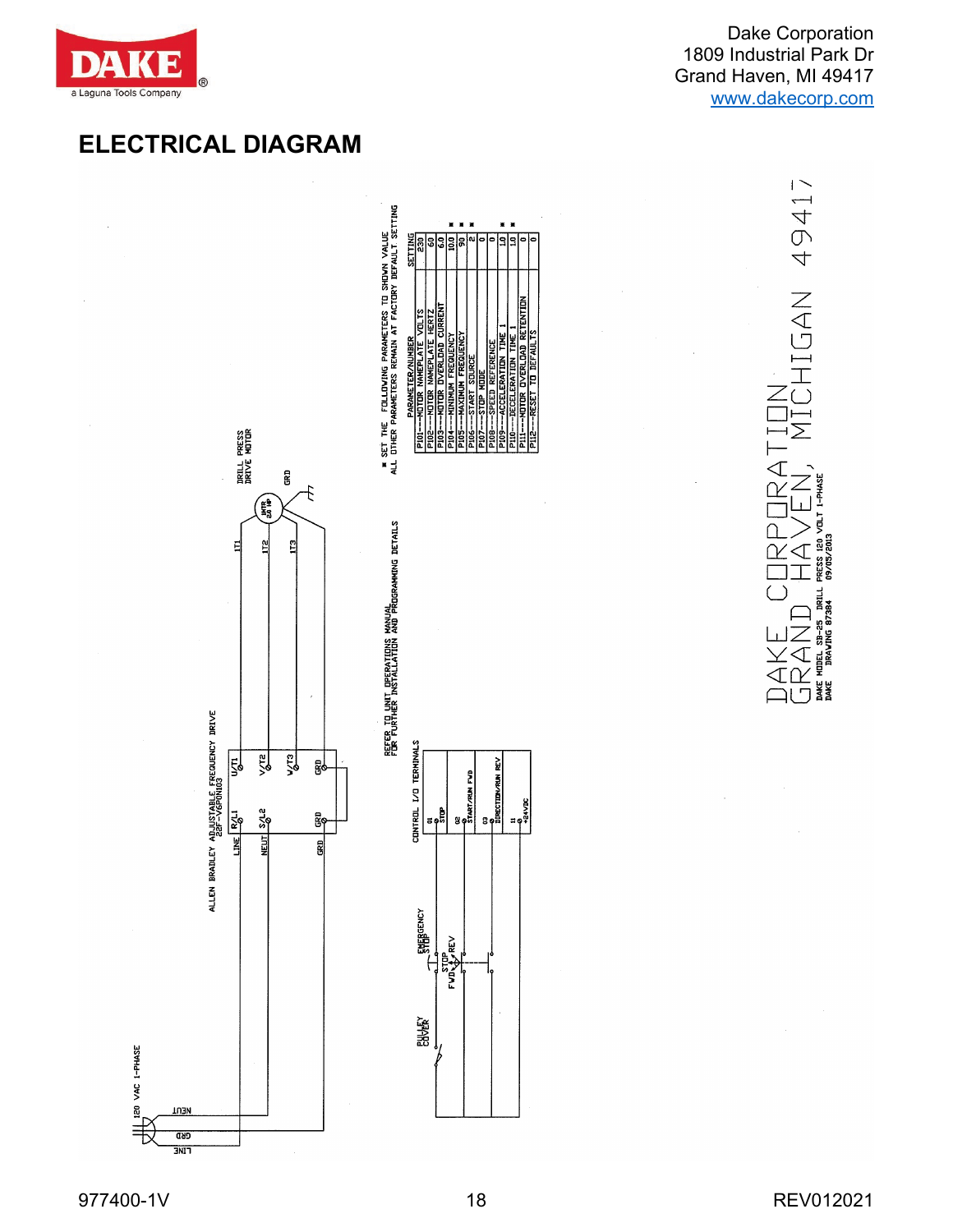

Dake Corporation 1809 Industrial Park Dr Grand Haven, MI 49417 [www.dakecorp.com](http://www.dakecorp.com/)

## **EXPLODED VIEWS & PART LISTS**

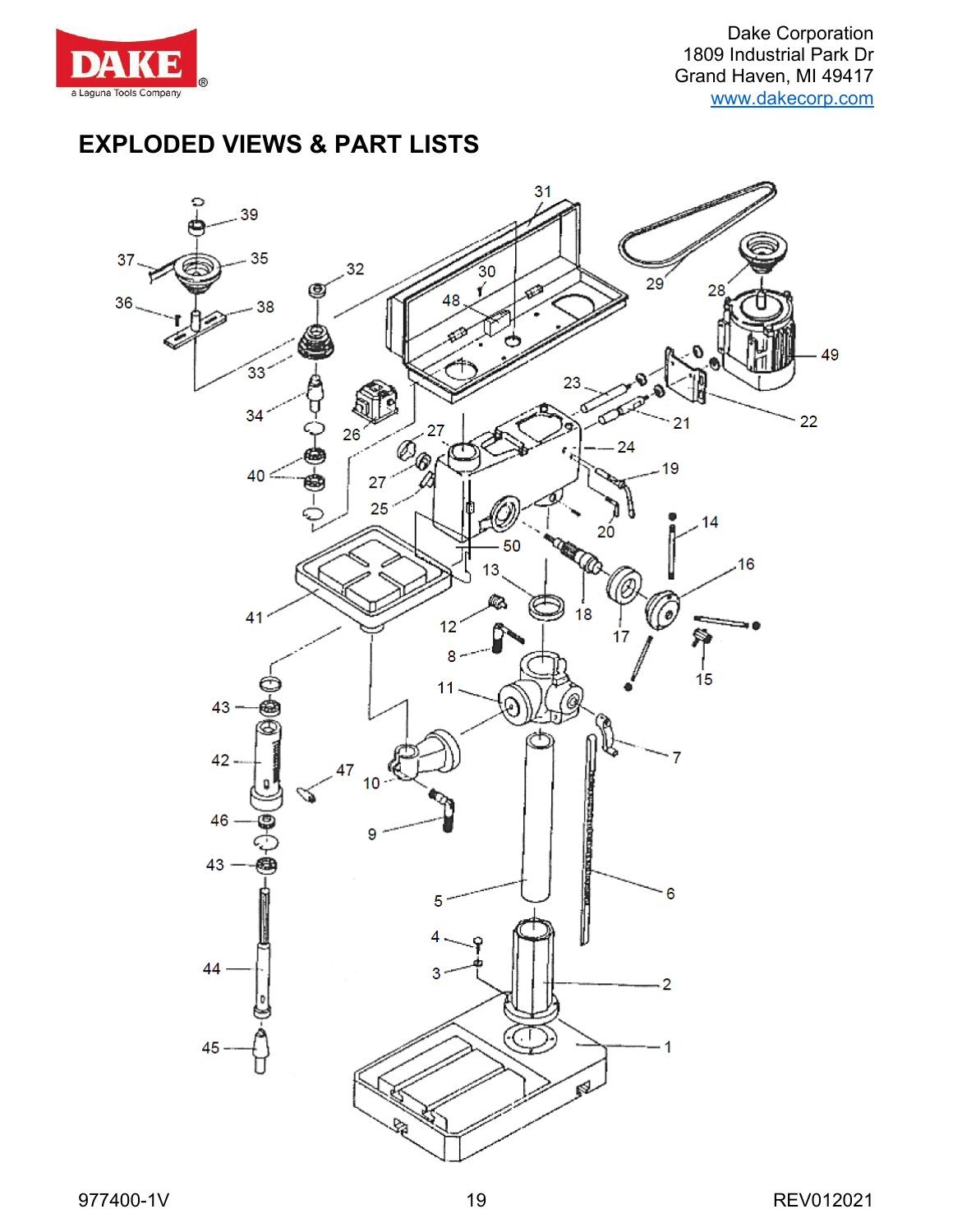



| Item No.       | <b>Part Description</b>    | Part No. |
|----------------|----------------------------|----------|
| 1              | <b>Base</b>                | 301041   |
| $\overline{2}$ | Flange                     | 301043   |
| 3              | Spring Washer (4x)         | 13mm     |
| 4              | Screw (M13 x 16mm L)       | 300999   |
| 5              | Column                     | 301045   |
| 6              | Rack                       | 301046   |
| $\overline{7}$ | Handle                     | 301048   |
| 8              | <b>Clamp Bolt</b>          | 301049   |
| 9              | <b>Clamp Bolt</b>          | 301051   |
| 10             | <b>Table Arm</b>           | 301053   |
| 11             | <b>Table Bracket</b>       | 301054   |
| 12             | Worm                       | 301056   |
| 13             | Collar                     | 301058   |
| 14             | Feed Handle (3x)           | 301059   |
| 15             | <b>Lock Handle</b>         | 301070   |
| <b>15A</b>     | <b>Lock Screw</b>          | 302818   |
| 16             | <b>Feed Head</b>           | 301069   |
| 17             | <b>Spindle Scale</b>       | 301072   |
| 18             | <b>Feed Shaft</b>          | 301074   |
| 19             | <b>Belt Adjust Handle</b>  | 301076   |
| 20             | <b>Wing Bolt</b>           | 301078   |
| 21             | Road $-$ A                 | 301080   |
| 22             | <b>Motor Plate</b>         | 301081   |
| 23             | $Read - B$                 | 301083   |
| 24             | Head                       | 301084   |
| 25             | <b>Spring Base</b>         | N/A      |
| 26             | Switch                     | 301062   |
| 27             | Spring & Cap               | 301064   |
| 28             | <b>Motor Pulley</b>        | 301065   |
| 29             | <b>Belt</b>                | 301066   |
| 30             | Screw (4x)                 | 300998   |
| 31             | <b>Pulley Cover</b>        | 301068   |
| 32             | <b>Insert Pulley Nut</b>   | 301086   |
| 33             | <b>Spindle Pulley</b>      | 301087   |
| 34             | <b>Insert Pulley Shaft</b> | 302217   |
| 35             | <b>Middle Pulley</b>       | 301090   |
| 36             | Screw & Spring (2x)        | 301092   |
| 37             | Belt A23                   | 301093   |
| 38             | <b>Middle Pulley Shaft</b> | 301094   |
| 39             | Bearing 6203Z              | 300987   |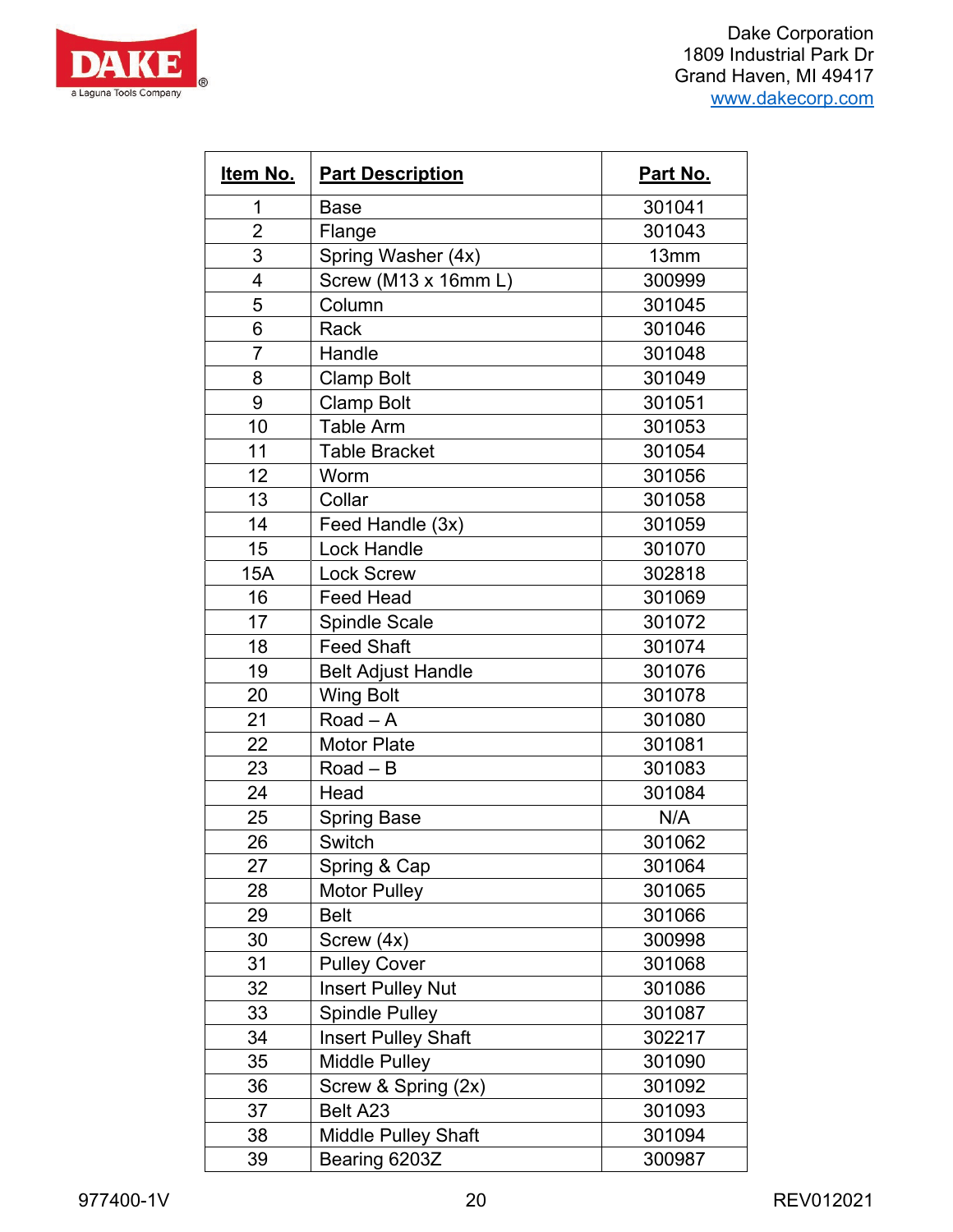

Dake Corporation 1809 Industrial Park Dr Grand Haven, MI 49417 [www.dakecorp.com](http://www.dakecorp.com/)

| Item No. | <b>Part Description</b>            | Part No. |
|----------|------------------------------------|----------|
| 40       | Bearing 6203Z                      | 300987   |
| 41       | Table                              | 301096   |
| 42       | Quill                              | 301097   |
| 43       | Bearing                            | 300990   |
| 43       | <b>Bearing</b>                     | 300989   |
| 44       | Spindle                            | 301100   |
| 45       | Arbor                              | 301102   |
| 46       | Seal                               | N/A      |
| 47       | Wedge                              | 301103   |
| 48       | <b>Belt Cover Interlock Switch</b> | 300992   |
| 49       | Motor                              | 300994   |
| 50       | <b>Plexiglass Chuck Guard</b>      | 300995   |
| N/A      | Chuck (16mm)                       | 301966   |
| N/A      | Key (16mm)                         | 301967   |

## **Additional Parts:**

| Item No.      | <b>Part Description</b>    | Part No. |
|---------------|----------------------------|----------|
|               | <b>Top Cover</b>           | 87377    |
| $\mathcal{P}$ | <b>Drive Unit</b>          | 302704   |
| 3             | <b>E-Stop Name Plate</b>   | 301904   |
| 4             | <b>E-Stop Button</b>       | 716538   |
| 5             | <b>Back Mounting Plate</b> | 87378    |
| 6             | <b>Bracket</b>             | 87382    |
|               | <b>Selector Name Plate</b> | 302746   |
| 8             | <b>Selector Switch</b>     | 302730   |
|               | <b>Switch Mounting Box</b> | 87379    |